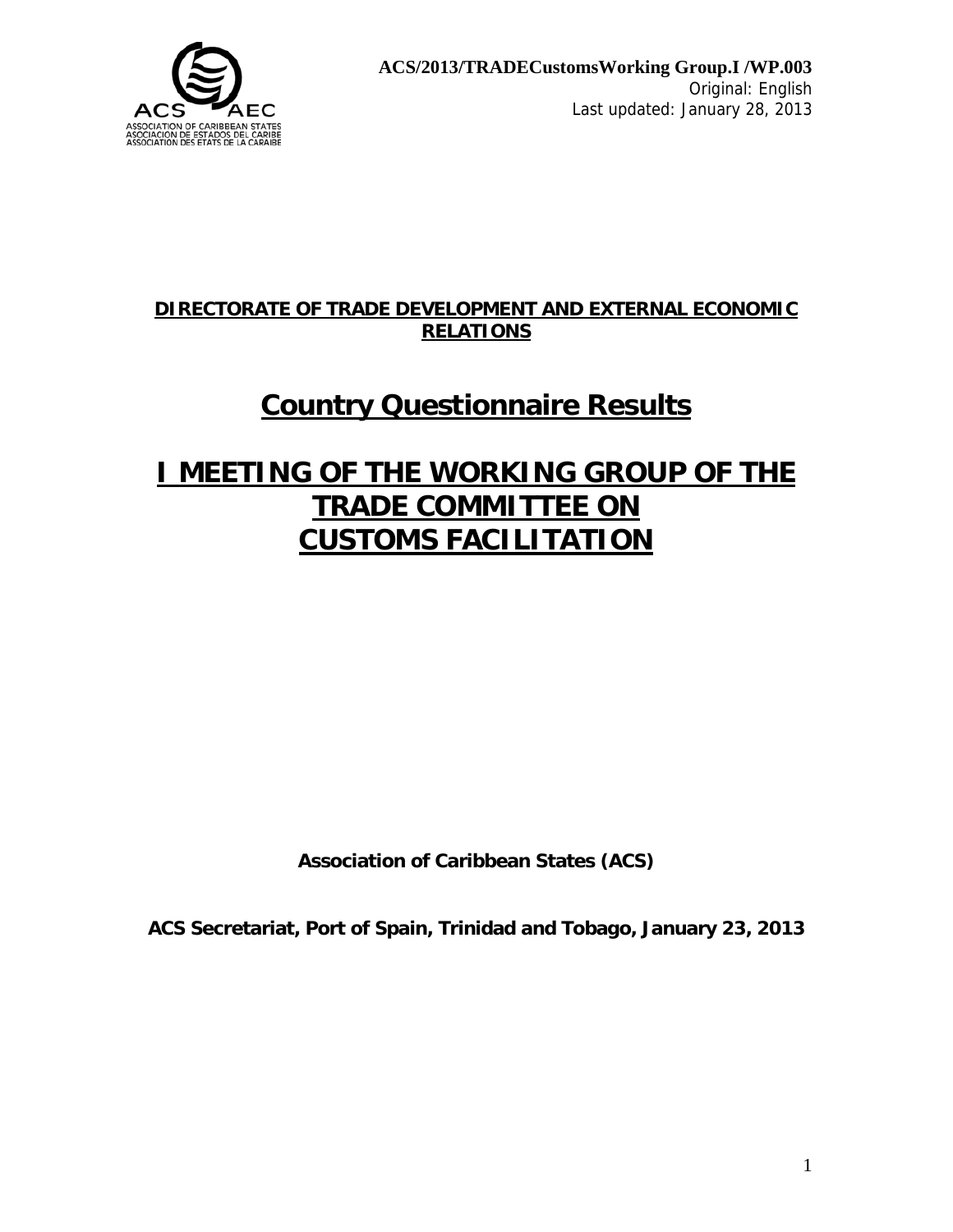

# **Customs Facilitation Working Group**

#### **List of 12 Participating Countries:**

- St. Kitts and Nevis (SKN)
- Colombia (COL)
- Mexico (MEX)
- Panama (PAN)
- Barbados (BDS)
- Trinidad & Tobago (TT)
- Guatemala (GTA)
- St. Vincent and the Grenadines (SVG)
- Antigua & Barbuda (AB)
- Haiti (HAI)
- Jamaica (JAM)
- Curacao (CRC)

# **Questionnaire Results**

#### **1. Does your country use the World Customs Organization Harmonized System (WCO HS)?**

| <b>Yes/Version</b> |      | N٥ |
|--------------------|------|----|
|                    | 2007 |    |
|                    | 2012 |    |
|                    | 1996 |    |

It was observed that among the Latin American Member states, comprising of 4 members, the latest version of the World Customs Organization Harmonized System (i.e. 2012) was used in their Customs offices. The CARICOM members operated using older versions of the WCO HS, i.e. Versions 1996 and 2007. Antigua and Barbuda noted that they had plans to update to the 2007 version in early 2013. St. Kitts and Nevis indicated plans to upgrade to WCO HS 2012 in the near future. Whether the difference in versions used by Member states is a weak point, the extent to which it creates discrepancies in procedures or if it acts as a hindrance to harmonization should be investigated.

\*(Curacao is not included at present due to the incomplete questionnaire).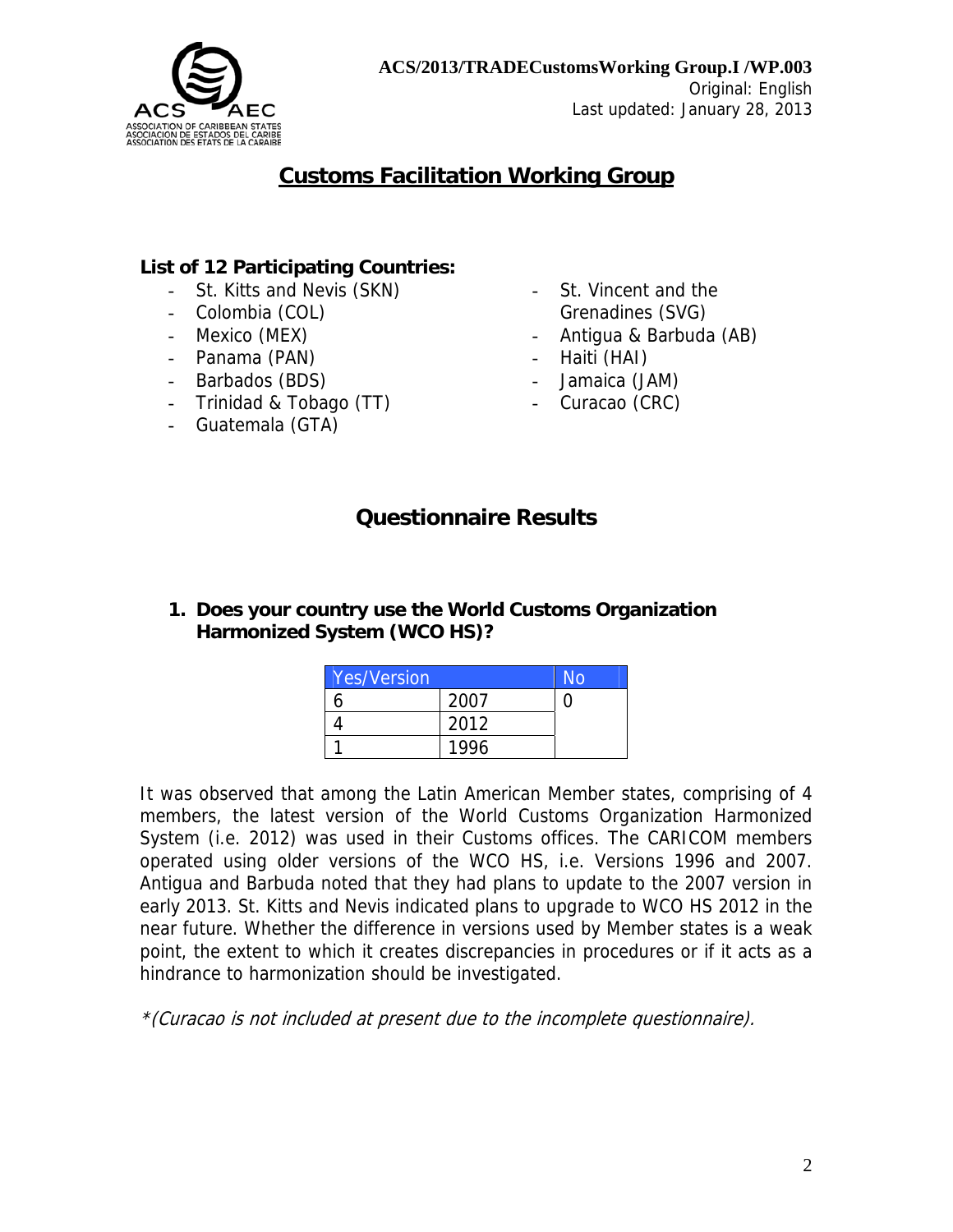

#### **2. Which Automated Customs System is being used in your Customs departments?**

| Automated Customs System                 | No. of Countries |
|------------------------------------------|------------------|
| <b>ASYCUDA</b>                           | 5 (curacao)      |
| <b>TRIPS</b>                             |                  |
| <b>SAAI</b>                              |                  |
| <b>SIGA</b>                              |                  |
| CASEX (Proprietary)                      |                  |
| <b>SAOBE</b>                             |                  |
| <b>CASE</b> (Customs Automated Services) |                  |
| MUISCA (Modelo Únicó de Ingresas)        |                  |

A wide variety of computerized customs systems are used among Member states, the UNCTAD ASYCUDA being the most popular. St. Kitts and Nevis commented that while they are currently using TRIPS, they planned to change over to ASYCUDA.

\*(Curacao is not included at present due to the incomplete questionnaire).

#### **3. Is the digitization of customs systems and processes a priority?**



There was unanimous agreement amongst the 11 Member states who answered this question, that the digitization of systems and processes was a priority for Members. This comes as no surprise due to the greater efficiency and accuracy which can be achieved from automated, computerized processes and cost benefits resulting from the usage of less paper and less man power.

\*(Curacao is not included at present due to the incomplete questionnaire).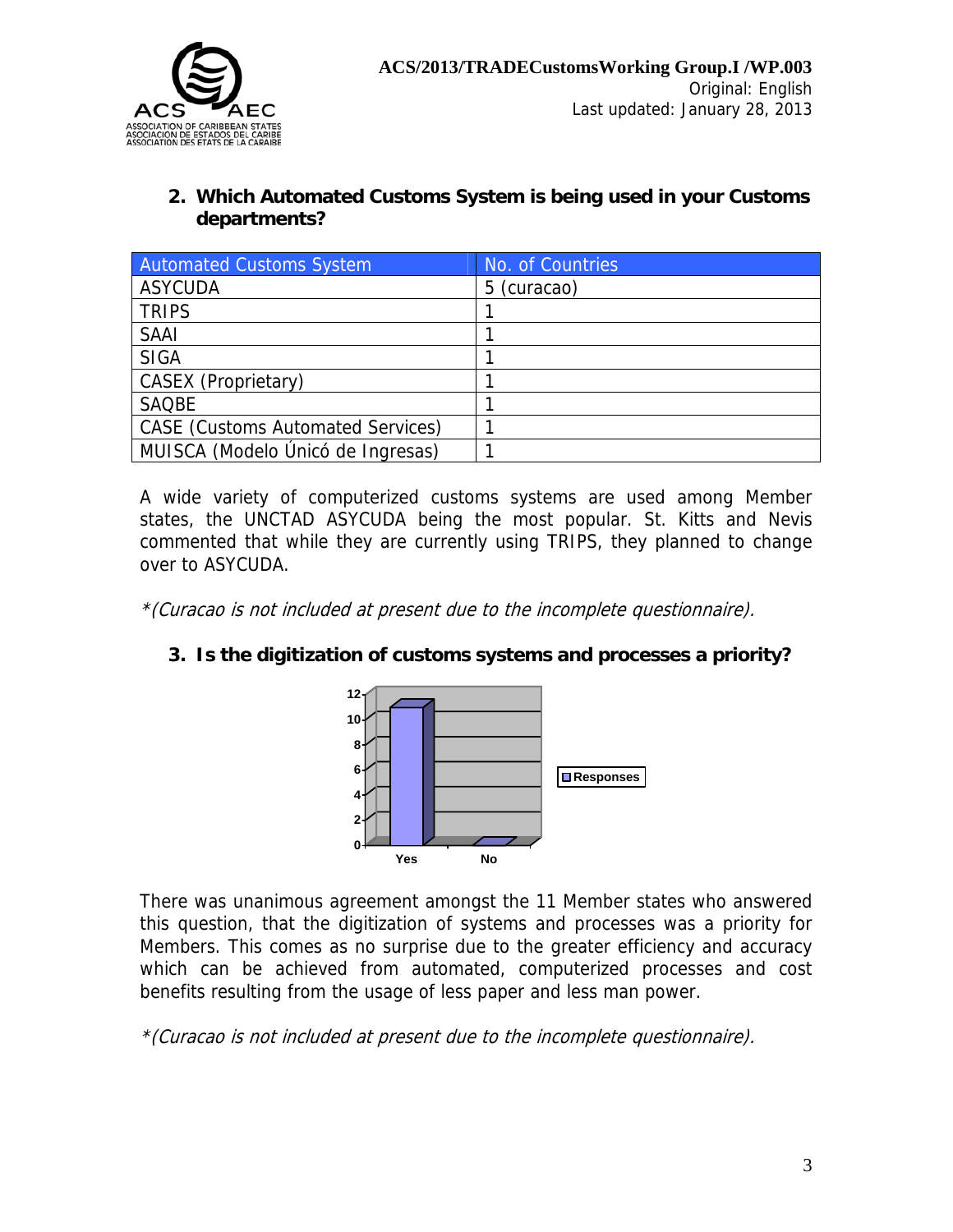

| <b>Process</b> | <b>BDS</b> | <b>SKN</b> | <b>SVG</b> | $CRC***$ | <b>MEX</b> | <b>COL</b> | <b>PAN</b> |   | <b>JAM</b> | <b>GTA</b> | <b>HAI</b> | AB |
|----------------|------------|------------|------------|----------|------------|------------|------------|---|------------|------------|------------|----|
| Manifest       | Χ          |            | X          |          |            | X          | X          | Χ | X          | X          | Χ          |    |
| <b>Import</b>  | X          | X          | X          |          | X          | X          | X          | Χ | Χ          | Χ          | Χ          | Χ  |
| Declaration    |            |            |            |          |            |            |            |   |            |            |            |    |
| Export         | $\times$   | Χ          | X          |          | Χ          | Χ          | Χ          | Χ | Χ          | X          | Χ          | X  |
| Declaration    |            |            |            |          |            |            |            |   |            |            |            |    |
| Tax-duty       | $\times$   | Χ          | Χ          |          | Χ          | X          | Χ          | Χ | Χ          | X          | Χ          | X  |
| Calculations   |            |            |            |          |            |            |            |   |            |            |            |    |
| Selectivity    | X          |            | Χ          |          | Χ          | Χ          | Χ          | Χ | Χ          | Χ          | Χ          |    |
| Trade          | X          | X          | X          |          | X          | X          | X          | X |            | X          | X          | X  |
| Statistics     |            |            |            |          |            |            |            |   |            |            |            |    |
| <b>Risk</b>    | X          |            | X          |          | X          | X          | X          | Χ | Χ          | X          |            |    |
| Management     |            |            |            |          |            |            |            |   |            |            |            |    |

#### 4. **Which processes in your country are digitized?**

# a) Table showing countries which have digitized processes (X)

It was noted that quite a few processes had been digitized amongst territories which indicates the transition to paperless customs processing and the growing trend towards computerized, automated process which reflects the responses given in Question 3 Jamaica indicated that it had only partially implemented digitization for processes such as: manifest, export declaration, selectivity and risk management. Antigua and Barbuda stated that they were building profiles for selectivity and risk management processes at present.

#### b) Table showing frequency of digitization for each process

| Process                      | <b>Frequency of Digitization Among</b><br><b>Member States</b> |
|------------------------------|----------------------------------------------------------------|
| Manifest                     | 8                                                              |
| <b>Import Declaration</b>    | 11                                                             |
| <b>Export Declaration</b>    |                                                                |
| <b>Tax-duty Calculations</b> | 11                                                             |
| Selectivity                  | Q                                                              |
| <b>Trade Statistics</b>      | 10                                                             |
| <b>Risk Management</b>       | 8                                                              |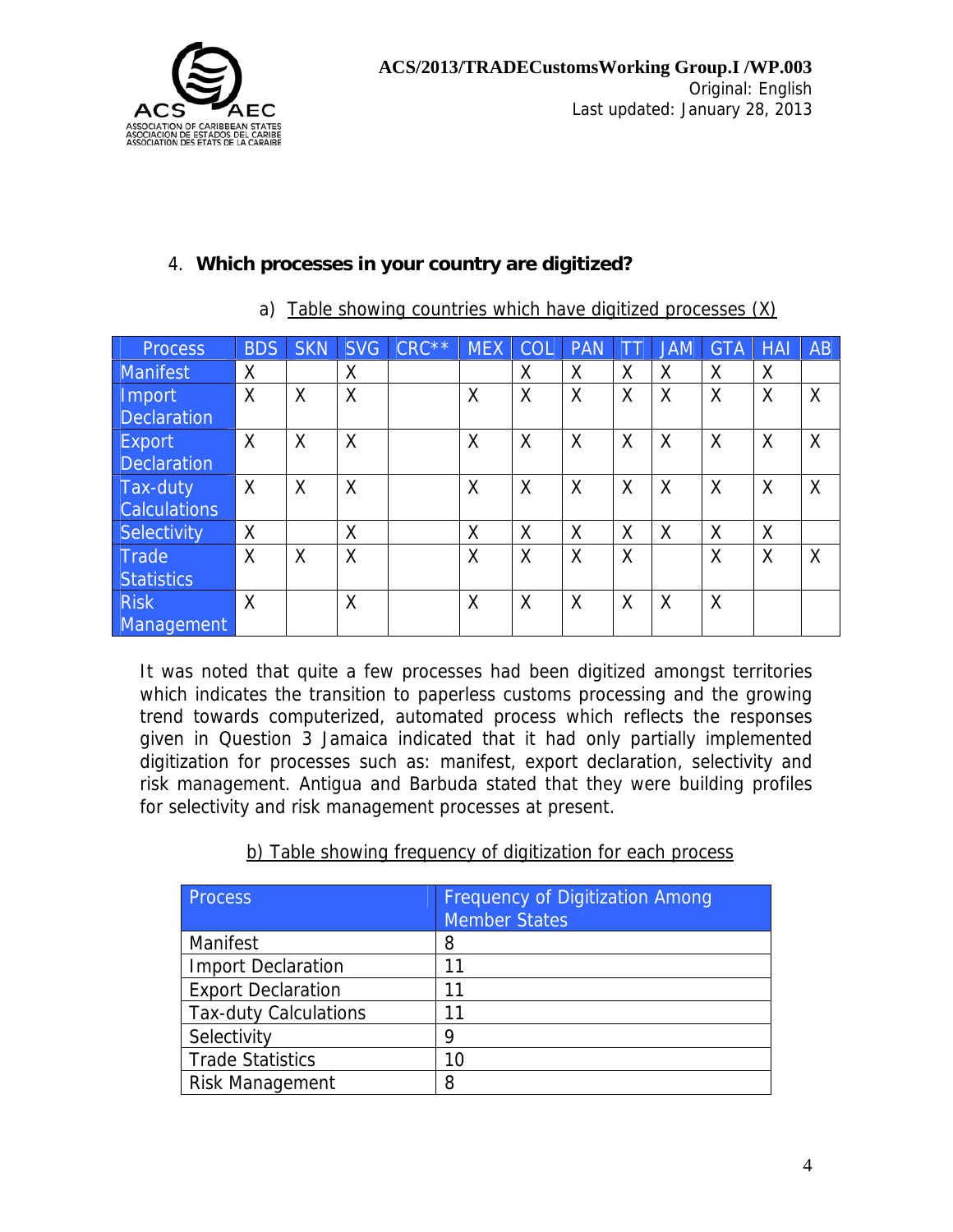

Original: English Last updated: January 28, 2013

Proof of Electronic Value 1

#### **5. Which customs related information can be obtained electronically (online)?**

| Country                        | Customs related information available<br>online                                                                                                                                                                                       |
|--------------------------------|---------------------------------------------------------------------------------------------------------------------------------------------------------------------------------------------------------------------------------------|
| <b>St. Kitts and Nevis</b>     | Legislation, forms, Common External<br><b>Tariff</b>                                                                                                                                                                                  |
| St. Vincent and the Grenadines | Reports e.g. manifest, declaration,<br>enforcement etc, and a variety of<br>customs forms                                                                                                                                             |
| <b>Barbados</b>                | None (website currently being<br>upgraded)                                                                                                                                                                                            |
| Curacao                        | None (website to be launched in the<br>near future)                                                                                                                                                                                   |
| Mexico                         | All information contained in the<br>customs document used for the import<br>and export of goods                                                                                                                                       |
| Colombia                       | <b>Consultation Customs Tariff, tariff</b><br>classifications issued, foreign trade<br>statistics, customs procedures and<br>services, process and trade services,<br>forms, technical regulations, tax,<br>customs and exchange etc. |
| Panama                         | All information is provided online                                                                                                                                                                                                    |
| <b>Trinidad and Tobago</b>     | (a) Non registered users: B/L<br>Tracking, Manifest Tracking<br>(b) Registered users: Online Tariff,<br>Tax Treatment and owned<br>Declaration processed on the<br>system                                                             |
| Jamaica                        | Most procedures are available on our<br>website. We can provide any other<br>information upon request via email.                                                                                                                      |
| Guatemala                      | Tariff data, query statements by<br>importers, customs procedures,<br>pending transits, filling instructive<br>goods declarations DUA-GT.                                                                                             |
| Antigua and Barbuda            | Customs law and regulations, HS Tariff<br>and Customs (Control and                                                                                                                                                                    |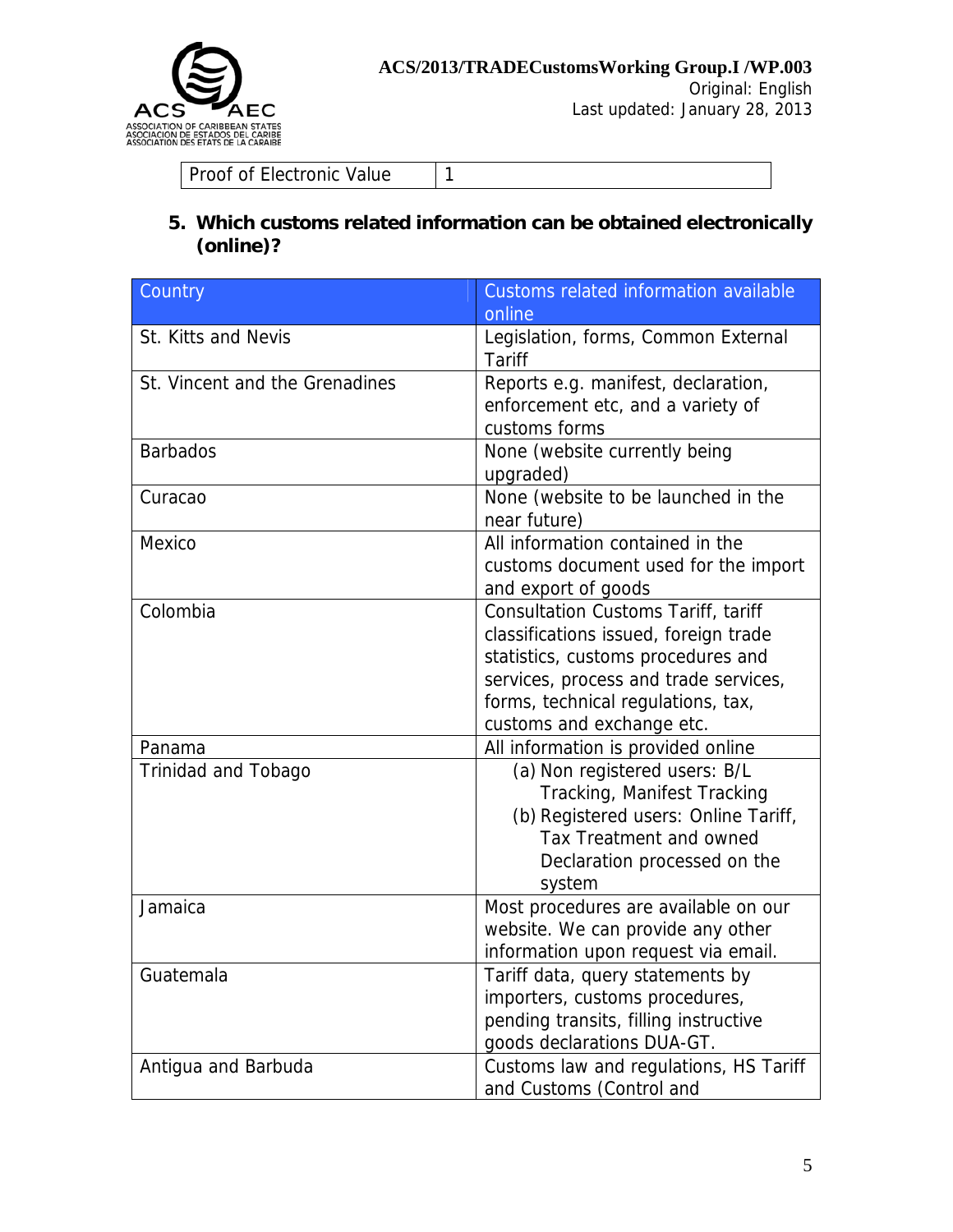

|       | Management) Act                                                                                                |
|-------|----------------------------------------------------------------------------------------------------------------|
| Haiti | Information on customs regulations<br>and an On-line help desk.<br>Website is currently under<br>construction. |

Data shows that a wide variety of information is available online. Some states (Antigua and Barbuda, Barbados, St. Kitts and Nevis and Curacao) were extremely limited in the scope of material available online. Where it was indicated that there was little or no information available online, there are plans to launch or upgrade websites to provide information online.

|  |  |  |  |  | 6. Overall assessment of customs facilities and infrastructure: |  |
|--|--|--|--|--|-----------------------------------------------------------------|--|
|--|--|--|--|--|-----------------------------------------------------------------|--|

| Country             | <b>Overall Assessment</b>                                                                                                                                                                                                                                                                                                                                                                                                                                                                                                                                                                                                      |
|---------------------|--------------------------------------------------------------------------------------------------------------------------------------------------------------------------------------------------------------------------------------------------------------------------------------------------------------------------------------------------------------------------------------------------------------------------------------------------------------------------------------------------------------------------------------------------------------------------------------------------------------------------------|
| St. Kitts and Nevis | Good physical infrastructure. I.T. infrastructure is<br>up to date.                                                                                                                                                                                                                                                                                                                                                                                                                                                                                                                                                            |
| St. Vincent and the | Current customs infrastructure is congested.                                                                                                                                                                                                                                                                                                                                                                                                                                                                                                                                                                                   |
| Grenadines          | Awaiting completion of two new buildings in 2013<br>to resolve congestion.                                                                                                                                                                                                                                                                                                                                                                                                                                                                                                                                                     |
| <b>Barbados</b>     | Customs and Excise Department is good<br>condition due to recent renovations. I.T.                                                                                                                                                                                                                                                                                                                                                                                                                                                                                                                                             |
|                     | infrastructure received major enhancement with<br>the implementation of a risk management tool,<br>an IT tool for the managing of VAT, and the<br>upgrade of the Website which is currently on-<br>going. Additionally, a number of desk tops were<br>made available to the extent that each officer's<br>desk is now complete with a computer. It is<br>proposed that (i) an upgrade to ASYCUDA World<br>will commence before the year; (ii) the<br>implementation of a Document Management<br>Workflow System will be implemented shortly;<br>(iii) the implementation of an Electronic Single<br>Window is being considered |
| Curacao             | Physical Infrastructure: Most buildings are<br>recently renovated and in good condition,<br>however there are a few which require upgrades<br>to meet customs standards.<br>I.T.: Systems are up to date.                                                                                                                                                                                                                                                                                                                                                                                                                      |
| Mexico              | Considering that in Mexico there are 49 customs                                                                                                                                                                                                                                                                                                                                                                                                                                                                                                                                                                                |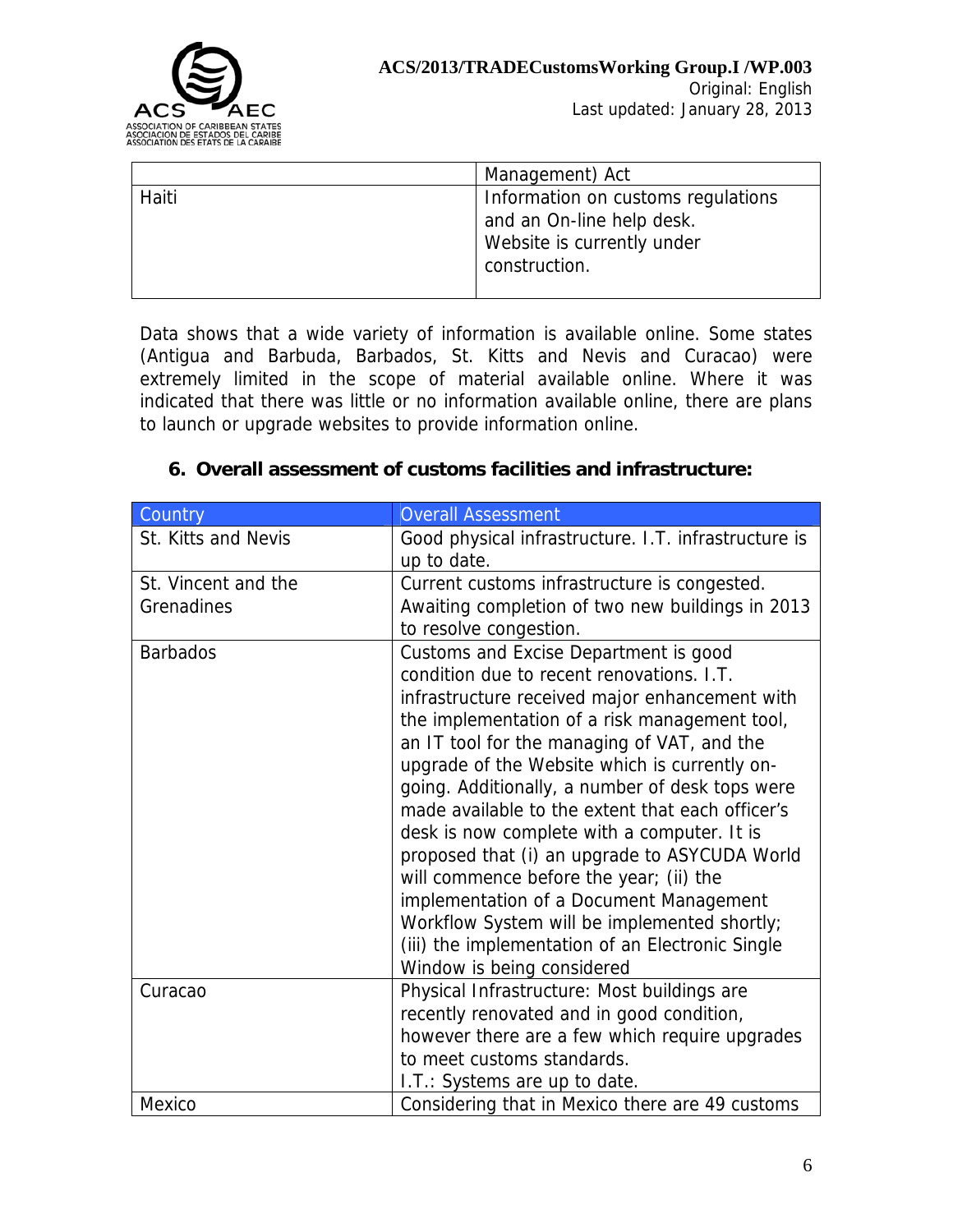

|                            | in their territory, some of which take a greater<br>volume of daily transactions. These are equipped<br>with infrastructure, equipment and automated<br>processes to improve foreign trade facilitation<br>control and customs clearance. |
|----------------------------|-------------------------------------------------------------------------------------------------------------------------------------------------------------------------------------------------------------------------------------------|
| Colombia                   | In general terms, customs facilities and                                                                                                                                                                                                  |
|                            | infrastructure are good. However there are<br>certain shortcomings within Directorates being                                                                                                                                              |
|                            | screened by the competent agency in the state.                                                                                                                                                                                            |
| Panama                     | General infrastructure of Panama Customs is in                                                                                                                                                                                            |
|                            | good condition and the whole system is<br>automated.                                                                                                                                                                                      |
| <b>Trinidad and Tobago</b> | The IT infrastructure is good, the physical                                                                                                                                                                                               |
|                            | infrastructure is lacking. Currently awaiting                                                                                                                                                                                             |
|                            | approval for occupation of new office building.                                                                                                                                                                                           |
| Jamaica                    | ICT infrastructure is good as they have a Central                                                                                                                                                                                         |
|                            | Data Center, high speed wide area network and                                                                                                                                                                                             |
|                            | local area network, voice over IP telephony and                                                                                                                                                                                           |
|                            | computer workstations at most locations.                                                                                                                                                                                                  |
| Guatemala                  | General conditions of the customs infrastructure                                                                                                                                                                                          |
|                            | of the republic are acceptable, but there is still<br>much to be done to the organizing the                                                                                                                                               |
|                            | infrastructure for example properly defining the                                                                                                                                                                                          |
|                            | primary zone and provide greater safety for our                                                                                                                                                                                           |
|                            | staff and visitors.                                                                                                                                                                                                                       |
| Antigua and Barbuda        | Poor working conditions, lacking in physical                                                                                                                                                                                              |
|                            | infrastructure and facilities.                                                                                                                                                                                                            |
| Haiti                      | Rehabilitation and Construction programme                                                                                                                                                                                                 |
|                            | under way.                                                                                                                                                                                                                                |
|                            | All services relating to operations are available in                                                                                                                                                                                      |
|                            | Customs offices.                                                                                                                                                                                                                          |

Overall, customs facilities in the Greater Caribbean Region were said to be in good condition. Among CARICOM Member States, physical infrastructure was a major concern. Some found that current physical infrastructure was lacking as indicated by Barbados (who had recently renovated), Curacao, Trinidad and Tobago and especially Antigua and Barbuda. Information Technology systems were a strong point among participants, with most being up-to-date. Another concern noted was the need for better organization within the Customs agency as noted by Colombia and Guatemala which has been pinpointed for review to improve operations.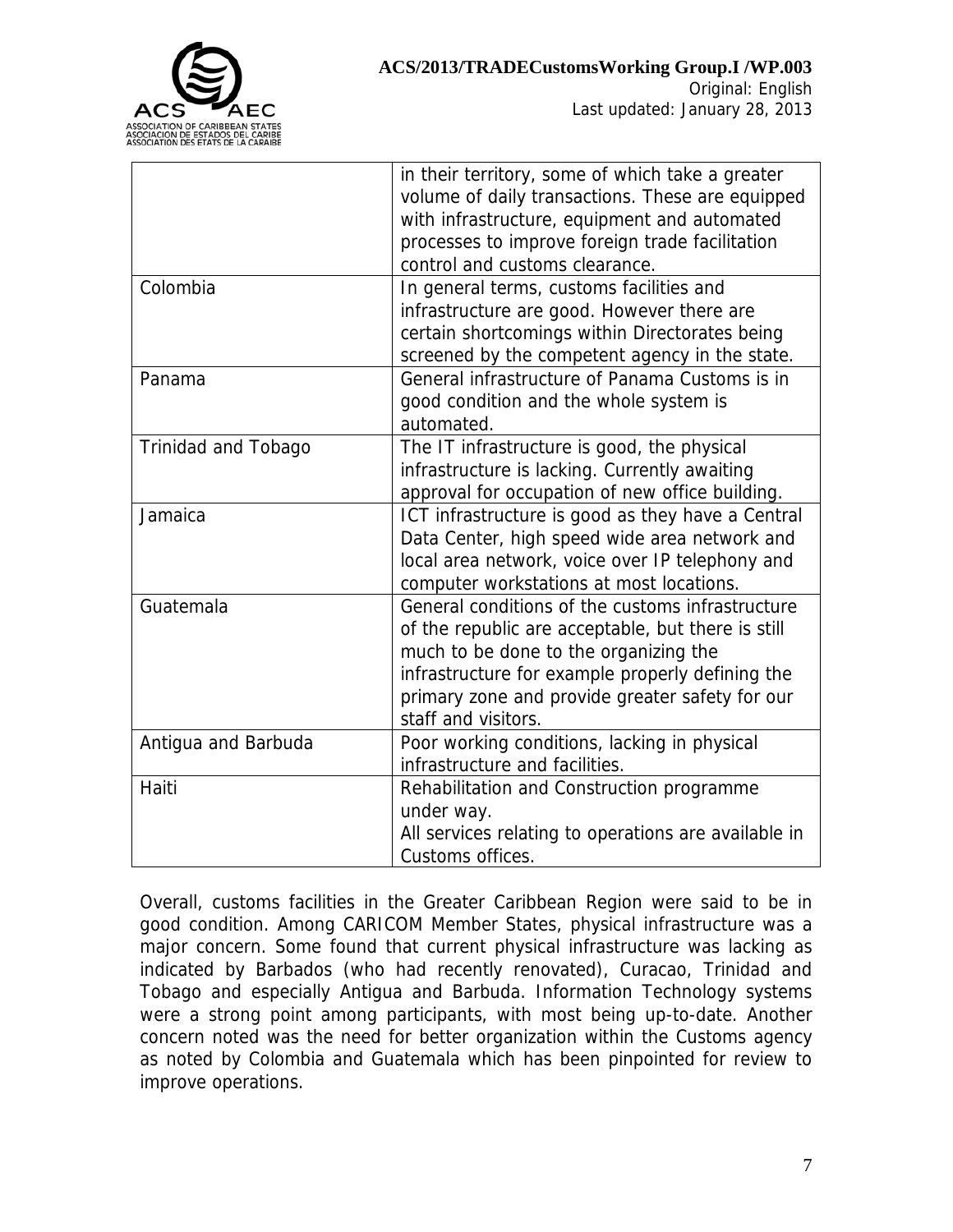

## **7. Main priority needs for Customs Facilitation in your country**

| Country                    | Areas of priority                                                |
|----------------------------|------------------------------------------------------------------|
| St. Kitts and Nevis        | 1. Advanced Cargo/Passenger Information                          |
|                            | <b>Systems</b>                                                   |
|                            | 2. Electronic Integration of Customs and                         |
|                            | Ports.                                                           |
| St. Vincent and the        | 1. Comprehensive public relation mechanism                       |
| Grenadines                 | 2. Upgrade to ASYCUDA World                                      |
|                            | 3. Implementation of a Customs website and                       |
|                            | <b>CCTV</b>                                                      |
|                            | 4. New Customs legislation                                       |
|                            | 5. Effective (port) Auditing system                              |
| <b>Barbados</b>            | 1. Capacity Building                                             |
|                            | 2. Training                                                      |
| Curacao                    | 1. Upgraded IT systems and computers                             |
|                            | 2. Capacity building related to linguistics and                  |
|                            | team building                                                    |
|                            | 3. Modernization of customs techniques                           |
|                            | 4. Improved physical infrastructure                              |
| Mexico                     | 1. Streamlined procedures through a "one                         |
|                            | stop shop"                                                       |
|                            | 2. Unobtrusive equipment<br>3. New scheme of certified companies |
| Colombia                   | 1. Publication: legislation and administrative                   |
|                            | procedures on the Internet, points of view                       |
|                            | of customs procedures, draft standards                           |
|                            | 2. Clearance of goods within 48 hours after                      |
|                            | the arrival of the goods or advance                              |
|                            | declaration initial direct download                              |
|                            | 3. Shipments                                                     |
|                            | 4. Automation                                                    |
|                            | 5.<br>Risk management                                            |
| Panama                     | 1. The main priority is the New Customs                          |
|                            | Management System (SIGA)                                         |
|                            |                                                                  |
| <b>Trinidad and Tobago</b> | N/A                                                              |
| Jamaica                    | 1. Refining of existing procedures (Business                     |
|                            | Processes) in accordance with best                               |